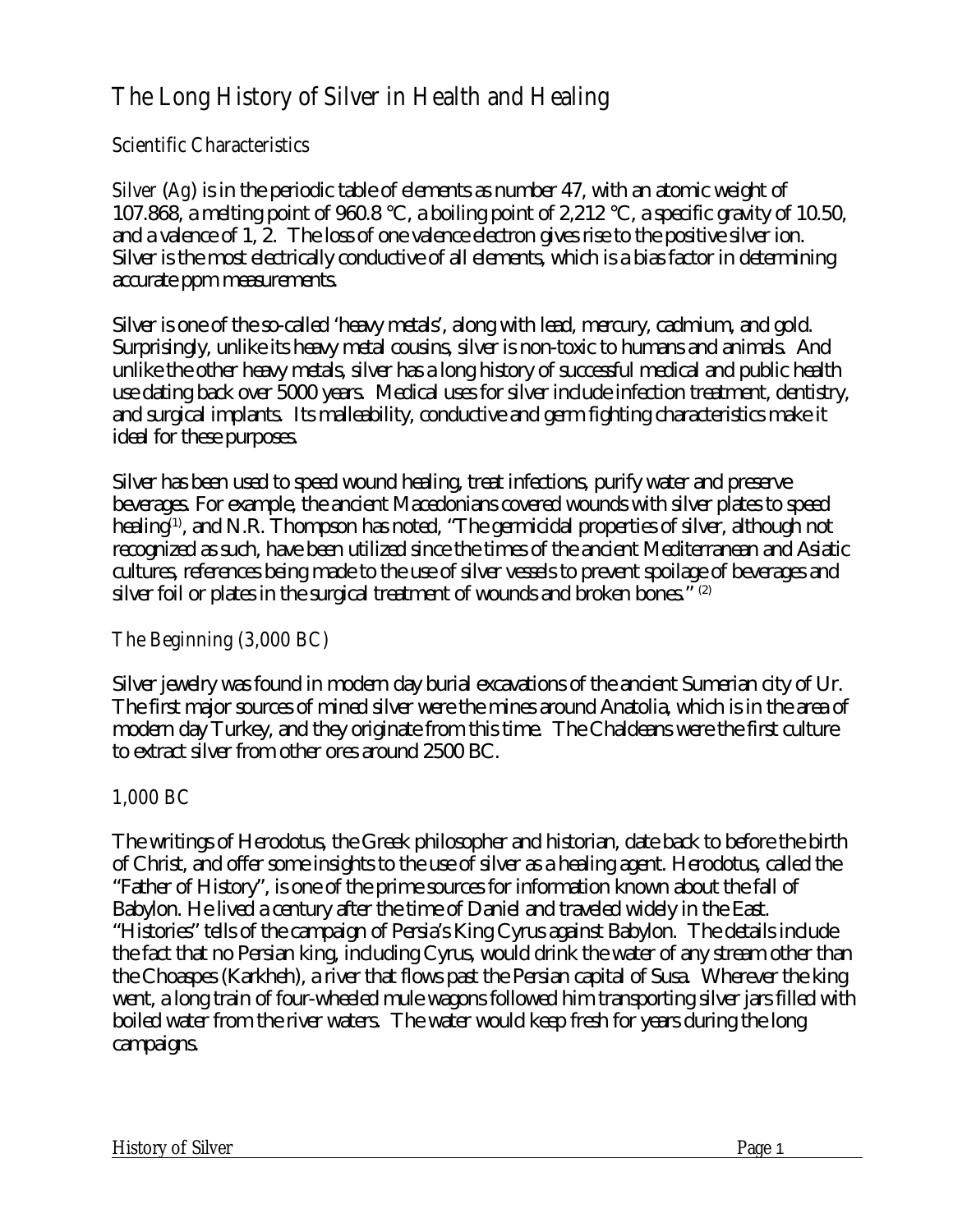#### **900 BC**

Beginning around this time, the Larium mines near Athens became the leading silverproducing mines for the Mediterranean, North Africa, Asia Minor and the Middle East; they continued as such for the next 1,000 years. Recognizing the value of silver vessels in water purification and storage, Greek craftsmen produced silver vessels for use on ships and for trade with other countries.

#### **200 BC**

Chinese immigrants in Korea brought their silversmithing techniques to Korea. From Korea, silver use spread to Japan, but never really caught on. In Rome, people began using silver in coins, drinking vessels, and other household items.

## **1 st Century AD**

The Indus culture of India produced silver drinking vessels similar to Hellenistic types.

#### **600 AD**

Silver work became very important in China during the T'ang dynasty, which lasted from 618- 907 AD. Before this time silver was very rare in China.

#### **900 AD**

Fine silver techniques are said to have reached the Oaxaca region of Mexico during this period.

#### **1,000 AD**

The Repoussé technique became common during China's Sung Dynasty. Spanish mines began to be important sources of silver around this time, as well as those in Eastern Europe (Germany, Austria-Hungary and others).

#### **16th Century**

The Spanish who conquered the Mexican, Panamanian, Andean and Costa Rican Indians in the new world during this century found that the skills of the silversmiths were comparable to their own in their level of technique and artistry. European exploitation of the new world silver began in Bolivia; Bolivia, Peru and Mexico grew to produce nearly 85 percent of the world's silver between 1500 and 1800.

#### **17th century**

Native American tribes in New York (the Seneca, Iroquois, Cayuga and the Onondaga) began turning European silver coins into jewelry at the beginning of the 17<sup>th</sup> century. India's production of silver vessels for English royalty increased, having mastered the gold and silver techniques of cold hammering, embossing, annealing, false filigree and false granulation.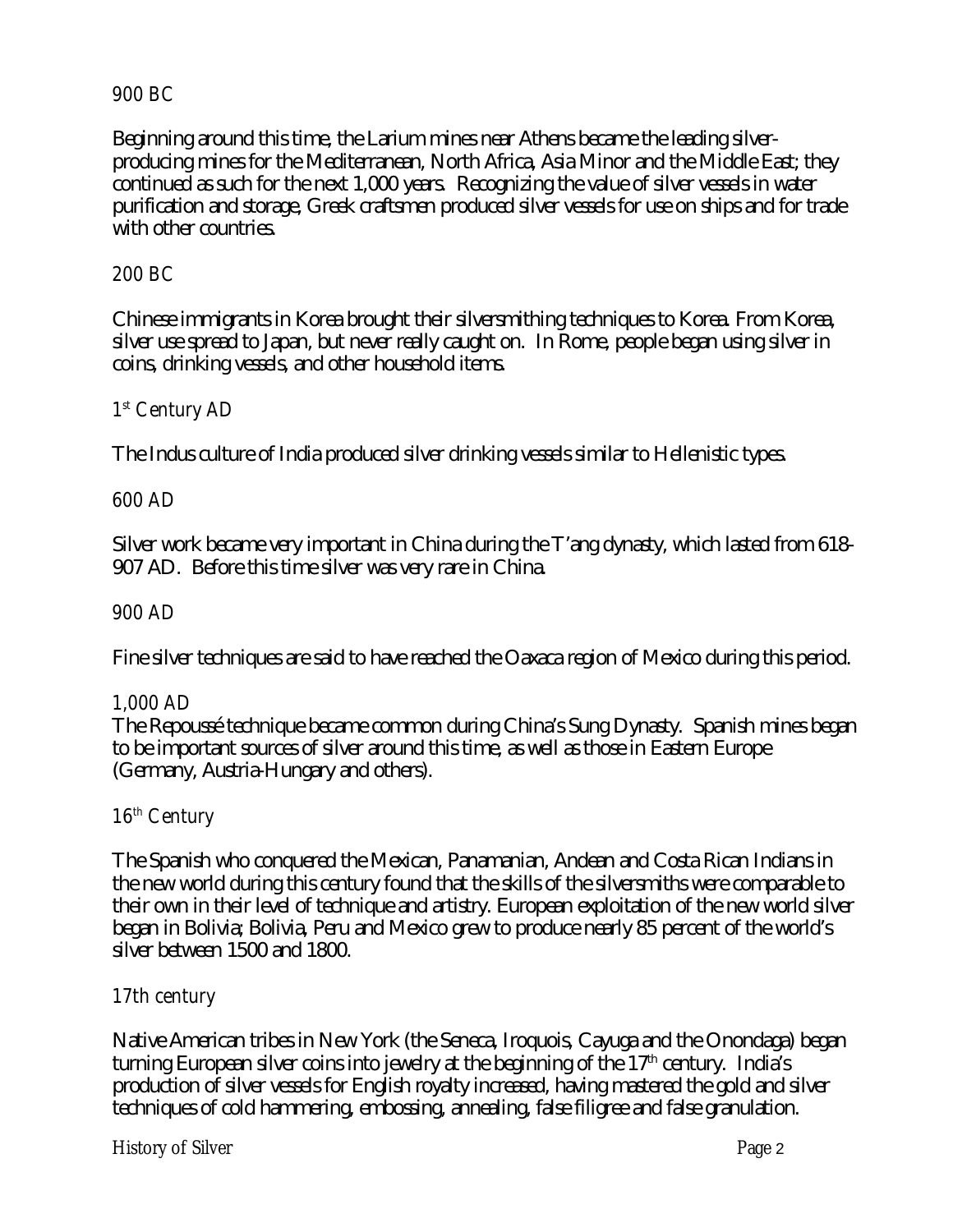#### **18th century**

In the 1700s, several physicians discovered the antibacterial (anti-germ) qualities of silver and applied them to their practice of medicine. They used silver nitrate successfully in the treatment of skin ulcers, compound fractures and suppurating (draining puss) wounds.

#### **19th century**

Silver electroplating was invented. Tiffany and Company began producing silverware in New York in the mid 1850s. During this time the Navajo tribes of the American Southwest began working silver (learned from Mexican artists) and had passed their skills onto the Zuni tribes by the 1870s. Silver gained wide usage in tribal medicine. In 1881, Carl Crede pioneered the installation of dilute silver nitrate in the eye of neonates to prevent gonorrheal ophthalmia, a technique which has been in widespread use ever since. Von Naegeli and others in 1893 realized that the antibacterial effects of silver were primarily due to the silver ion. He coined the term oligodynamic to mean that a small amount of silver is released from the metallic surface when placed in contact with liquids. The medical use of silver expands extensively throughout China during this period.

#### **20th Century**

The modern era of silver usage actually began in 1893, when C. Von Nageli reported the first systematic investigation into the lethal effects of metals [especially silver] towards bacteria and lower life forms. "To primitive life forms oligodynamic silver is as toxic as the most powerful chemical disinfectants and this, coupled with its relative harmlessness to [animal] life, gives it great potential as a disinfectant.... The term 'oligodynamic' silver [refers to] solutions in which the metal ion concentration is many orders of magnitude below that which would be lethal to higher life forms."<sup>(2)</sup>

From 1900 to the beginning of the modern antibiotic era - circa 1940 with the introduction of sulfa drugs - silver was one of the mainstays of medical practice in Europe and America. Various forms of silver were used to treat literally hundreds of ailments: lung infections such as pneumonia, tuberculosis and pleurisy  $^{\scriptscriptstyle{(3)}}$ ; sexual diseases such as gonorrhea and syphillis  $^{\scriptscriptstyle{(4)}}$ ; skin conditions such as cuts, wounds, leg ulcers, pustular eczema, impetigo and boils  $\stackrel{\text{{\tiny (4)}}}{=}$ ; acute meningitis and epidemic cerebro-spinal meningitis  $^{\text{\tiny (3)}}$ ; infectious diseases such as Mediterranean fever, erysipelas, cystitis, typhus, typhoid fever, and tonsilitis  $^{\scriptsize{(3)}}$ ; eye disorders such as dacryocystitis, corneal ulcers, conjunctivitis and blepharitis  $\mathfrak{S}$ ; and various forms of septicemia, including puerperal fever, peritonitis and post-abortion septicemia.  $^{\text{\tiny (3.6)}}$  (This list does not even begin to exhaust the published medical uses for silver in Europe and America, 1900-1940).

In 1939 Hill and Pillsbury listed 94 different proprietary silver preparations in use up to that time.  $^\mathrm{\scriptscriptstyle{(2)}}$  However, with the coming of antibiotics, the so-called 'miracle drugs', silver rapidly fell into disuse and was replaced first by sulfa drugs, then penicillin (post WWII), and since then by hundreds of specialized antibiotics.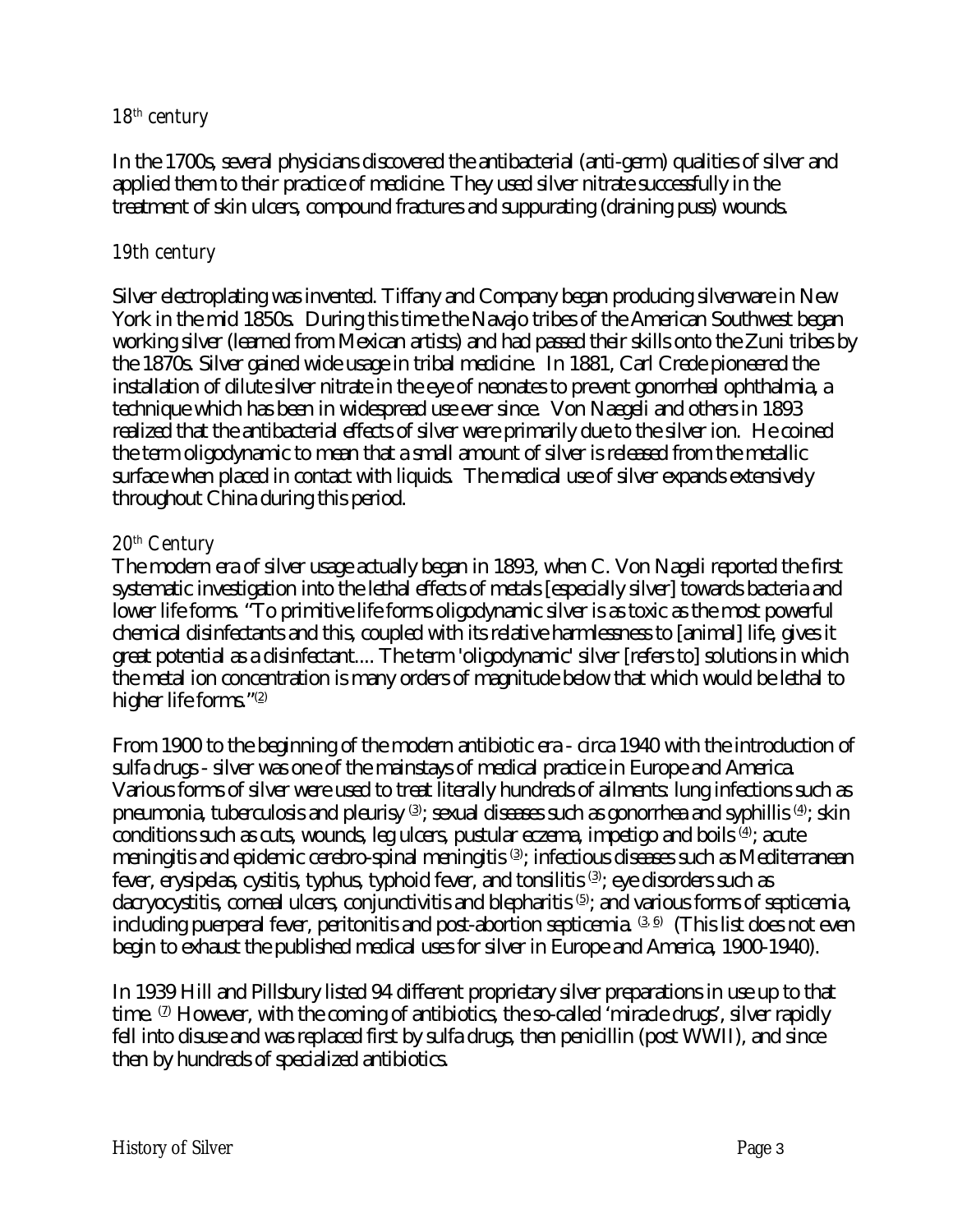Under the onslaught of antibiotic warfare, the second half of the 20th century witnessed the seeming eradication, or at least control, of most of mankind's ancient plague scourges. Indeed, some major infectious diseases have been virtually wiped out in the modern world, (supposedly) thanks to antibiotics. By the late 1980's, antibiotics had so succeeded in controlling/eradicating most germ diseases, that medical researchers and pharmaceutical companies seriously slowed research into new antibiotics, thinking that there was no longer any need for (and not nearly enough 'big bucks' to be made from) newer and better antibiotics. Yet by the 1990's the picture began to change again.

At the turn of the century, Dr. William Halstead, one of the founding fathers of modern surgery, advocated the use of silver foil dressings for wounds. These dressings were used extensively until just after World War II and were listed in the Physician's Desk Reference until 1955, when the use of antibiotics became widespread.

In the early 1970's, Drs. Becker, Marino and Spadaro of the Veterans Administration Hospital in Syracuse, New York pioneered the study of silver-coated fabrics for the treatment of complex bone infections. Having studied with Dr. Becker, Dr. A. B. Flick began developing broader clinical applications for silver nylon fabrics in partnership with Dr. Becker during his Orthopedic Surgery residency training at the University of Vermont. Dr. Flick subsequently entered private practice and continued his research independently.

During roughly the same time, three other university centered research teams also investigated the wound healing properties of silver plated fabrics with the application of an electrical potential. In 1985, Dr. Alvarez of the Department of Dermatology at the University of Miami studied the effect of electrically activated silver-coated fabrics on an animal model of partial thickness skin wounds in pigs. Dr. Marino and Dr. Albright of the Department of Orthopedic Surgery, Louisiana State University, 1983 - 1986, studied the effect of electrically activated silver plated fabrics on chronic bone infections in humans. Some common (and dangerous) germs such as Staph aureus (found especially in hospitals) are now known to be resistant to all but one antibiotic - vancomycin - and soon are expected to be vancomycin-resistant too. <sup>(8,9)</sup> "In 1992, 13,300 hospital patients died [in the U.S.] of bacterial infections that resisted the antibiotics fired at them, says the CDC."  $@$ 

In the early 1990's, dozens of colloidal silver Ag(e) manufactures began to spring up across the country, selling their wares in various alternative health markets. With the arrival of the Internet, hundreds of colloidal silver, silver proteins, and silver salts manufactures appeared. Soon, complaints began to pour in to the FDA about poor product quality and blatant sales fraud. By 1996 the FDA acted with a heavy-hand to curtail the complaints and squash the newly emerging industry. They did this by declaring drug products containing colloidal silver or silver salts as 'not recognized as safe and effective and misbranded' even though a preponderance of historical data proved otherwise.<sup>(0)</sup> The widespread believe is that the agency may have acted under pressure from the lucrative drug industry that was trying to protect profits. It is interesting to note that far more dangerous products, such as tobacco and others, were not be regulated in any way by the FDA. Heavily influenced by political and special interests pressures, the FDA's effectiveness was only marginal in that it continues to allow dangerous drugs on the market that caused massive harm to the public and allowed doctors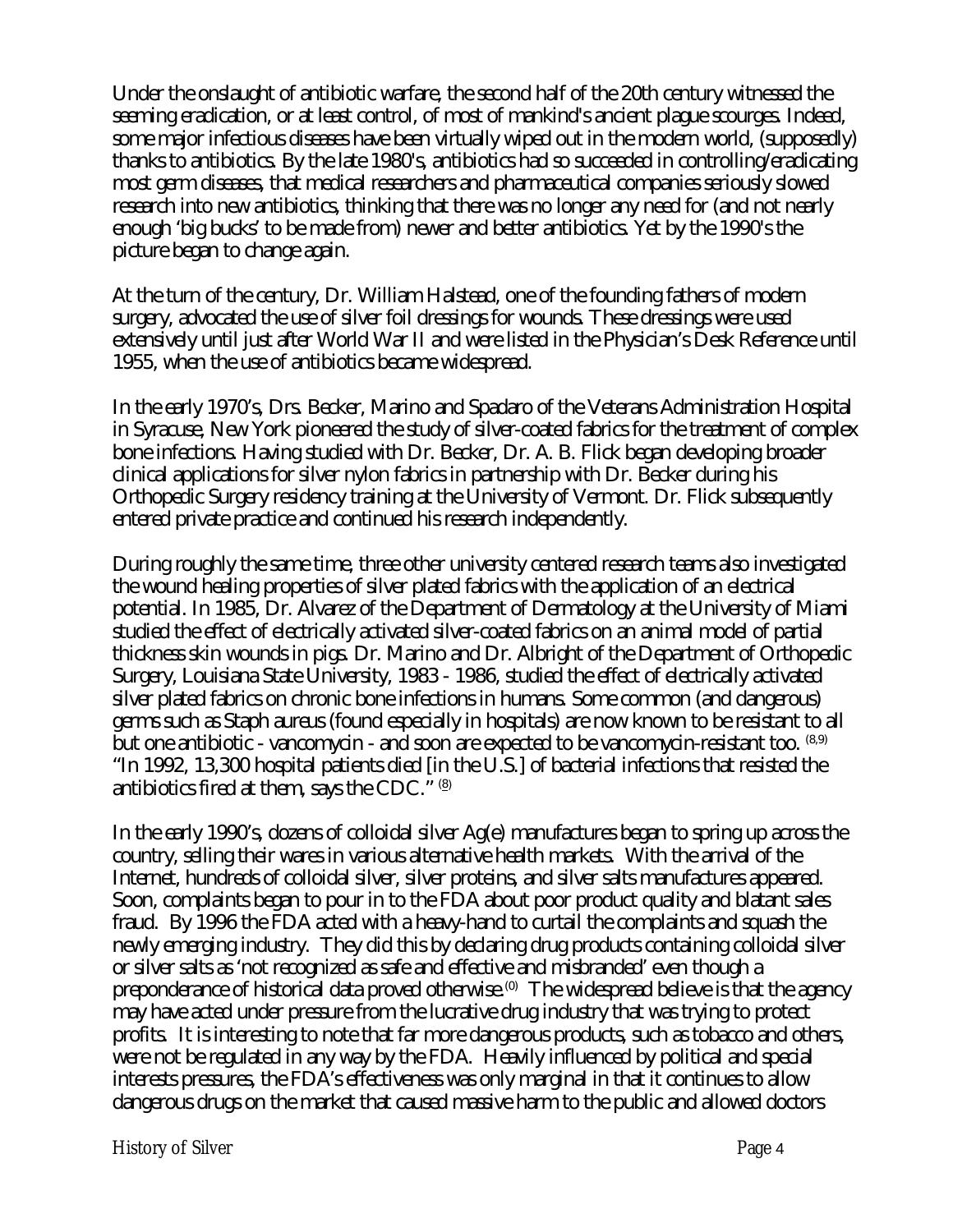wide latitude in prescribing powerful usage-specific drugs for untested and unapproved applications.

In typical bureaucratic fashion, the FDA overreacted by attempting to squash access to any information about silver products. Acting as the federal word police, companies were often selected for prosecution solely based on the use of certain words. Today, there is an extensive set of so-called "Trigger Words" that are guaranteed to bring down the wrath of the FDA. The FTC quickly joined in to protect their turf in the area of product advertising claims with their own version of federally approved word usage. It is a federal crime to make any 'non-approved' claim about the health benefits of any item in the process of selling of that item. Thus, if it is claimed that water is good for health, when attempting to sell water, a federal crime has been commented. Meanwhile, the EPA continues to support the fact that the use of silver is both safe and useful.

## **21th Century**

Within the first few years of the 21th century a ground swell began to appear as more and more people became aware of the benefits of silver. Corruption and healthcare systems failures in government, the drug industry, and the healthcare industry in general has caused many people to attempt to take back control of their own health. Home production of colloidal silver is one of these self-care efforts. Colloidal silver remains as one of the few ways people have to protect themselves from dangerous infections.

Thanks to high increase in global air travel, ecology-tourism to exotic third-world forests and islands, and massive migration of third-world people to Europe and America, hosts of exotic diseases once isolated to small areas of the planet are now showing up all over.  $^{(\underline{8},\,\underline{9})}$  Malaria is once again returning to the US. The exotic and deadly Ebola virus has broken out in a lab in Maryland. Shigella (which causes dysentery) was practically unheard of in America before 1990, but it is now being spread from contaminated fruits and vegetables imported into the US under NAFTA and is now routinely seen at clinics in California.

Perhaps the scariest scenario that may present a need for a powerful, broad-spectrum antimicrobial such as silver is the late 1990's threat of 'bioterrorism.' It is now widely expected by biowarfare and terrorism experts that, whether due to small groups of terrorists, or as a form of warfare by 'rogue'/totalitarian nations such as China, Iran, Libya, N. Korea, Syria, or Russia, it is only a matter of time before 'germ warfare' is unleashed in Europe or America. (10) And if the supergerms released have been produced in sophisticated biowarfare labs, they will probably have been genetically altered to make them resistant to the antibiotics normally used to treat that species of germ - e.g. tetracycline/doxycycline normally used to treat Anthrax (the number 1 favorite of 'biowarfare warriors' world-wide).  $^{(10)}$  It is interesting to note that silver both in liquid solution and as an airborne-aerosol - has been known since 1887 to be extremely toxic to Anthrax spores.  $\frac{(1,10,11,12)}{2}$  It is widely reported in the medical literature on silver that various forms of silver, often at surprisingly low concentrations, routinely kills germs that are known to be antibiotic-resistant.  $(11, 13, 19, 20)$ 

Most antibiotics have an optimal effectiveness against only a few different disease germs; even broad-spectrum antibiotics may kill only 10-20 different types of bacteria. Also, most antibiotics that kill bacteria will not kill fungus/yeasts, protozoal parasites or viruses; antifungal History of Silver Page 5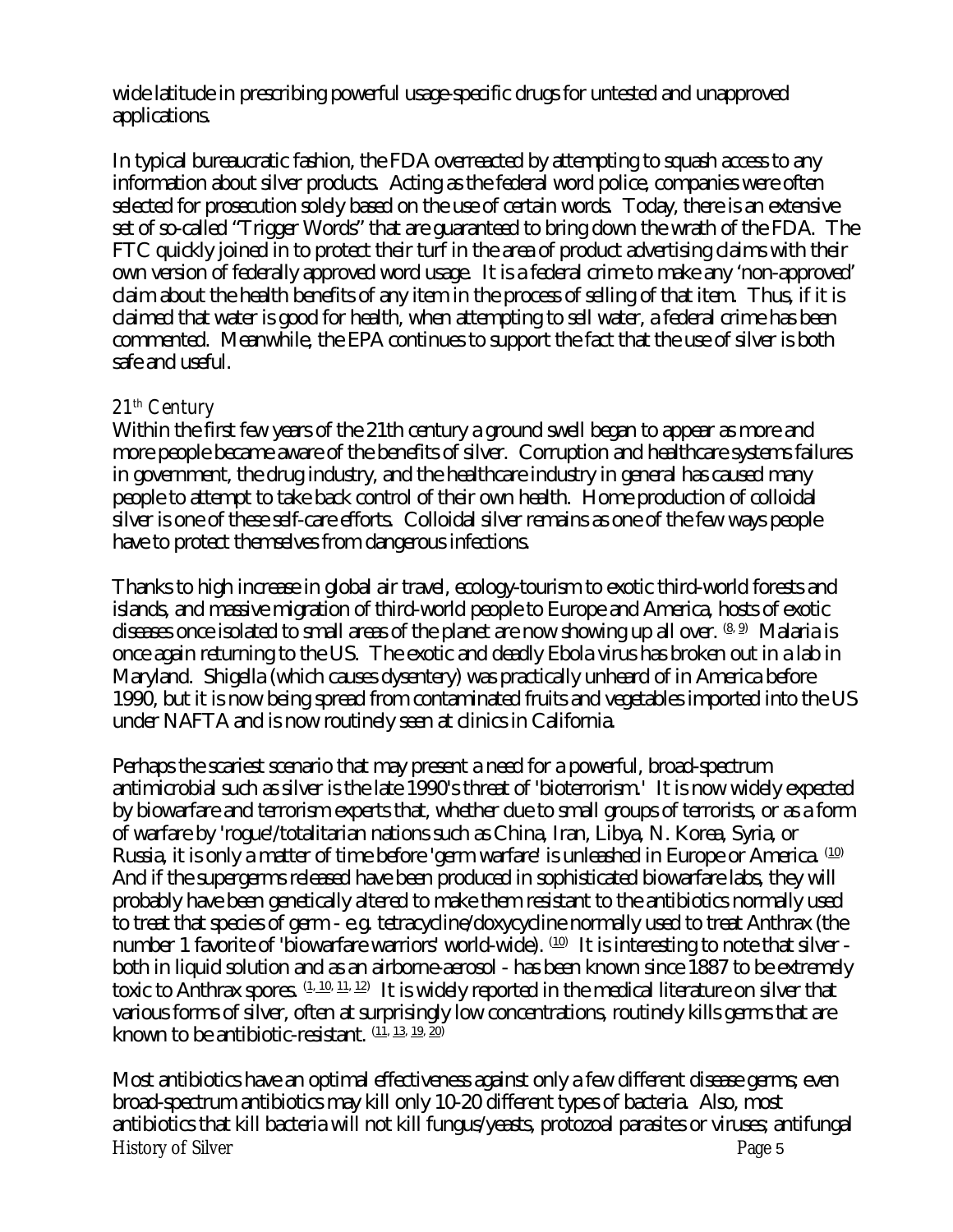antibiotics will not kill bacteria, viruses, parasites, etc., and virtually all known viruses are immune to virtually all known antibiotics.

Silver is unique among antimicrobial agents in its broad spectrum of action. It has been claimed to kill some 650 different disease organisms.  $\overset{(13)}{ }$  Unlike antibiotics, silver is an 'equal opportunity destroyer' - it doesn't discriminate, but effectively kills germs of all major types: gram-positive and gram-negative bacteria, spore-forming bacteria, fungus/yeasts, viruses and protozoal parasites. Silver sulfadiazine (Silvadeneâ), used almost universally in hospitals to prevent serious burn infections  $^{\rm (11)}$ , kills dozens of different bacteria  $^{\rm (11,~14,~16)}$ ; it also kills 95% of  $72$  strains of herpesvirus  $\scriptstyle{{\scriptstyle (15)}}$ , as well as the protozoal parasite Plasmodium berghei (malaria). $\scriptstyle{{(17)}}$ Silvadeneâ also kills various yeasts, including several Aspergillus varieties, Mucor pusillus, Rhizopus nigricans and 50 different clinical isolates of Candida albicans. (18)

Electrically-generated colloidal silver Ag(e) has been shown to kill dozens of bacteria, including Providencia stuartii, a germ already resistant in the 1970's to all antibiotics except amikacin  $^{\textrm{\tiny (19)}}$ , as well as two strains of Enterobacter cloacae that were isolated from burn patients and were relatively resistant even to Silvadeneâ.    $^{\text{\tiny (20)}}$   $\,$  Colloidal silver has also proven adept at killing various yeast/fungus species at very low silver concentrations, including Candida albicans, C. parapsilosis, C. tropicalis, C. pseudotropicalis, Torulopsis glabrata and Aspergillus niger.  $(20, 23)$ 

Colloidal silver has been shown to kill cysts of the common water-borne protozoal parasite Entamoeba histolytica.  $^{(22)}$  Colloidal silver has also killed the protozoa Paramecium when exposed to 2.2 ppm Silver, as well as the protozoa Varicella at 5.9 ppm silver.  $\Phi$ 

Colloidal silver was even effective in killing Poliovirus in swimming pool water, at the extremely low concentration of 0.015mg silver per liter of water (15 parts per billion!).  $(21)$ 

The proprietary silver compounds Certisil and Micropur, used to disinfect water, are effective against Bovine Enterovirus, Vacciniavirus (cowpox), Influenza A and Pseudorabies virus.  $(21)$ 

In short, as pioneering silver researcher Dr. Henry Margraf has stated, "Silver is the best all round germ-fighter we have." (13)

Historically, silver was used in 20th Century medicine in a wide variety of forms. It was used as silver salts (e.g. silver nitrate, silver phosphate, silver iodide, etc.) and silver compounds (e.g. silver sulfadiazine, silver arsphenamine, zinc-silver allantoinate).  $^{(11)}$   $\,$   $\rm{Doctors}$  using silver in the first half of the 20th century typically preferred a colloidal form of silver, either chemically or electrically produced. $^{(3,\,11)}$   $\,$  Mild silver protein and strong silver protein (silver combined with proteins) have a broad spectrum of action.

Silver salts never achieved widespread use in medicine for several reasons. As Grier notes, "Water-soluble ionized preparation [i.e. silver salts] are generally corrosive, irritating and astringent."  $^{\rm (11)}$  Silver nitrate is notorious for being irritating to tissue and staining everything it touches.  $^{(13)}$  Also, silver salts are often not as effective as colloidal silver or silver proteins. For example, Simonetti and colleagues tested extremely dilute solutions of electro-colloidal silver Ag(e) and silver nitrate Ag NO3 against cultures of two bacteria (E. coli and P. aeruginosa), a yeast (C. albicans) and a mold. The levels of silver ion tested were incredibly low: 108 ppb History of Silver Page 6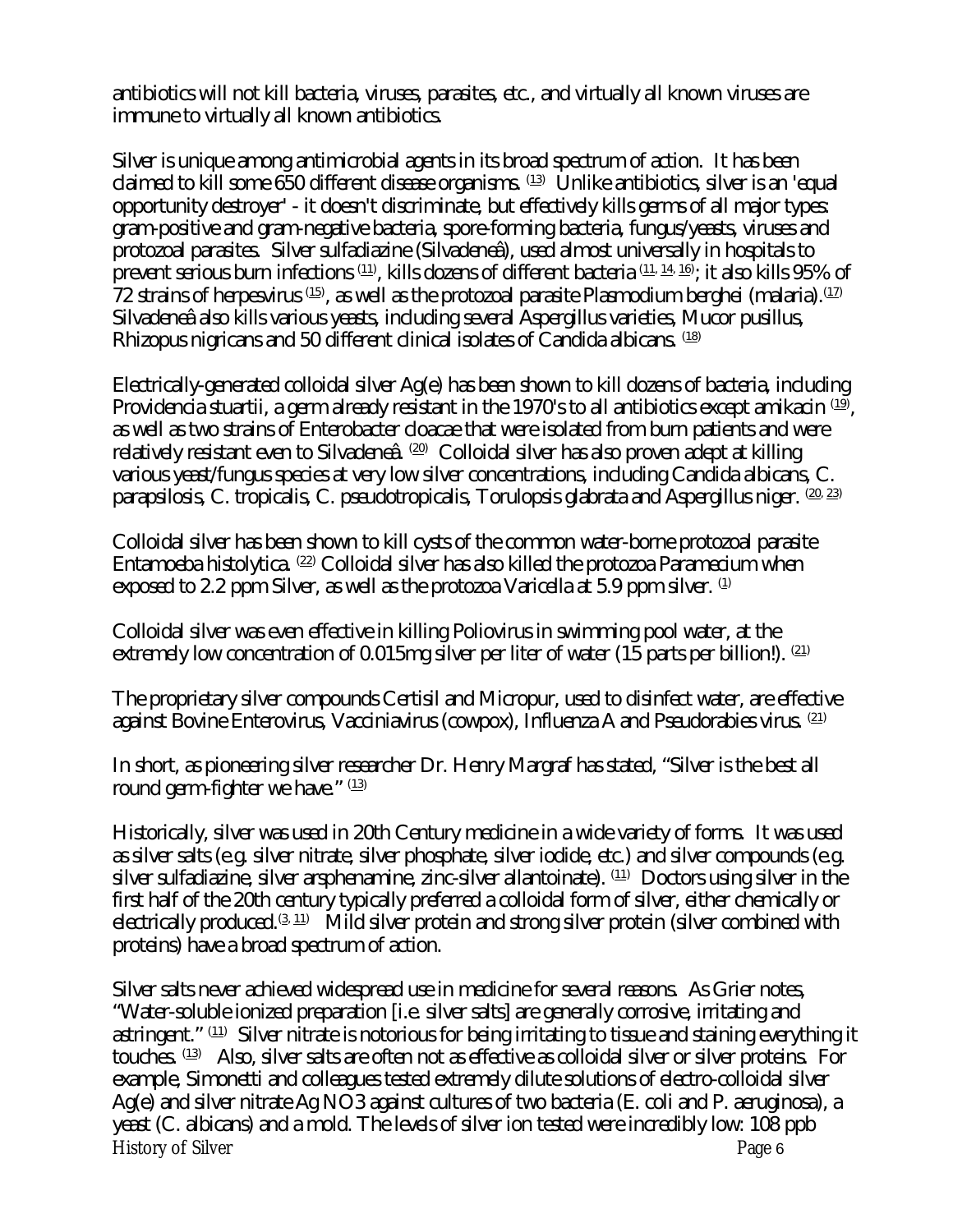(0.108mcg/ml) and 10.8ppb (0.0108 mcg/ml). Simonetti et al concluded, "Our experiments showed that the contact antimicrobial activity of Ag(e) was superior to that of AgNO3 against gram-positive and negative bacteria, C. albicans, and a filamentous mycete. Our contact tests confirmed the excellent antibacterial spectrum and the high potency of electrically generated silver demonstrated previously.... Anodic silver ions are very effective agents at low concentrations without any detrimental effect upon normal mammalian cells, and the [low] concentrations needed to inhibit the bacteria in invitro experiments have been confirmed clinical data." (23)

Silver salts also tend to be more toxic than silver proteins and colloidal silver. Thus, when Hussain et al tested AgNO3 on fresh human lymphocytes, they found 90% lymphocyte destruction when they were exposed to 50 micromoles silver as AgNO3 for two hours. Yet when lymphocytes were exposed to 1200 micromoles silver as a silver-cysteine complex, there was no significant impairment of the lymphocytes at a silver dose 24 times greater than the AgNO3 provided.  $(24)$ 

Both modern science and medical practice in the early 1900's favor the use of either colloidal silver or mild silver protein (strong silver protein contains less silver than mild silver protein, but is generally more irritating to tissue).  $(11)$ 

Electrically prepared colloidal silver Ag(e) is currently available from many sources, in potencies ranging from 3-5 ppm up to 500 ppm. Equally (or more) important than the silver level is the particle size and degree of dispersion. In a liquid colloid, the silver does not actually dissolve in the liquid; rather, it exists as a suspension of microscopic particles floating around in the liquid medium. Properly made Ag(e) should contain particles approximately 0.01 to 0.001 microns in diameter (1 micron = one millionth of a meter, or 4/100,000 inch). At this tiny size, each particle is a cluster of perhaps 5-20 silver atoms, with a positive electrical charge. Because the particles are so tiny (and thus light) and because the charged particles repel and 'bounce off' each other, they can defy gravity and remain suspended in their water medium for months even years when properly stored (away from light, at room temperature). However, over time the silver particles may gradually absorb onto the walls of the container, gradually lowering the amount of silver in suspension. The most thoroughly dispersed Ag(e) should be yellow in color, as colloid chemist H. Freundlich noted in 1992: "With increasing degree of dispersion the color of silver sols [colloids] changes from gray-green through lilac and red to yellow."  $(25)$ Because each Ag(e) particle contains 5-20 silver ions, the particles act as a time-release mechanism to provide continuous germ-killing silver ion availability, as single silver ions gradually break off from their parent microclusters.

## **Mild Silver Protein - Pros and Cons**

Mild silver protein (MSP) is made by various chemical processes that ultimately create a 19-  $25\%$  silver content, the remainder being a protein. $\overset{(11)}{ }$  Like Ag(e), MSP is also made in various potencies from 10 to 500 ppm silver. The protein acts as a stabilizer for the silver particles, preventing them from combining with each other to form ever-larger particles that would gradually settle out of suspension. Thus, the shelf-life of MSP is generally longer than for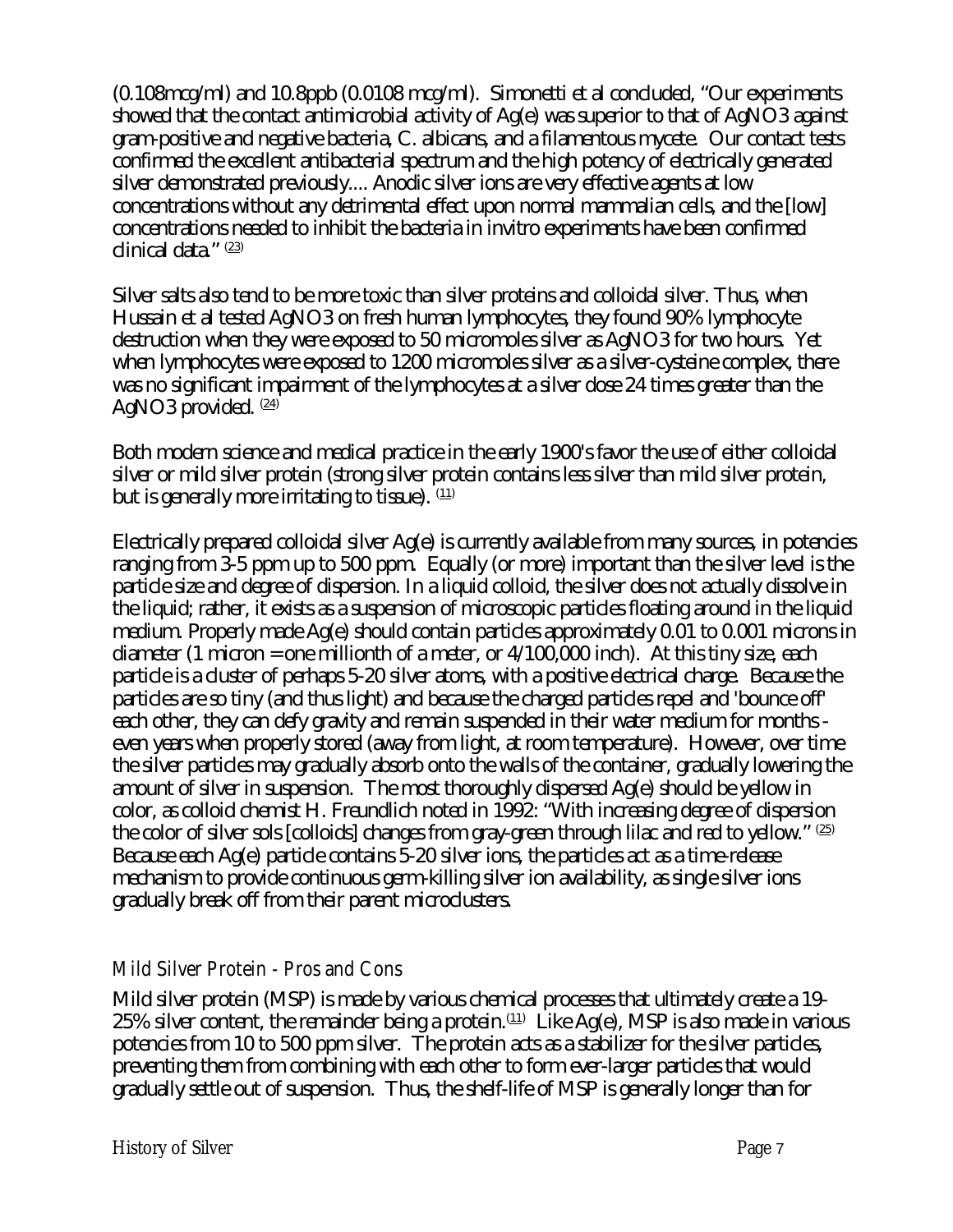Ag(e). The silver protein combination also acts as a time-release mechanism to gradually liberate silver ions.

# **Safety**

A hundred years of published clinical and experimental research has demonstrated silver to be a surprisingly safe substance, unlike its heavy-metal cousins lead, mercury, cadmium and gold. In general, silver salts are more toxic than Ag(e) or mild silver protein, but are still relatively nontoxic. Thus Romans notes, "Sollman (1943) observed that silver nitrate in doses of 0.01 [10mg] to 0.1g [100mg] by mouth produces no symptoms and swallowing pieces of [silver nitrate] pencils up to 2.5g is often harmless, but larger quantities cause acute gastritis. These reactions are purely local. From 2 to 30g has caused death within a few hours to a few days; 10g are generally fatal, but the ingestion of 30g has been survived.... For many years silver compounds were considered the most effective agents available for the prevention and treatment of gonorrheal infections.... The silver proteinates, especially of the argyrol type [i.e. mild silver protein], have been used extensively in the treatment of infections of the mucous membranes of the eyes, ears, nose and throat. Thus it has been shown that silver compounds are useful germicides and that effective doses are harmless." (12)

Writing in the Lancet in 1912, physician C.E. MacLeod reported, based upon his widespread clinical use of chemically-produced colloidal silver, "They [silver 'collosols' of 500 ppm strength] may be applied topically, hypodermically, intravenously, or by the mouth, and being non-toxic the dose hypodermically is unlimited, and experimental injections of 1 to 2 c.c. of 500 ppm silver would supply 1/2 to 1mg silver."

French physician B.G. Duhamel reported on the use of Electrargol (an electro-colloidal silver providing 400 ppm silver) also in the *Lancet* in 1912. He stated, "They [Ag(e) preparations] are employed as a rule for the sake of their constitutional effects, for which purpose an injection of from 5 to 20 c.c. [2 to 8 mg silver] is made into muscle or... into the veins.... Similarly, the colloid [silver] products can be injected... into the spinal canal (cerebro-spinal meningitis).... the most remarkable effects follow the intravenous injection of these colloids; indeed in some instances the patients have been rescued from apparently inevitable death.... One point stands out prominently, and that is the absolute innocuousness of these [silver colloids], whether injected into the veins or muscles or into the spinal canal.... the dose is determined solely by the requirements of the case since they are devoid of toxicity."

T.H. Sanderson-Wells, reporting on the successful treatment of a case of puerperal septicemia by injection of "collosol argentum" (a 500 ppm chemical-colloidal silver) noted, "Ò20 c.cm. of collosol argentum  $\left[-10 \text{ mg Silver}\right]$  produced no untoward effects." (28)

Most of the quantitative safety data on silver comes from a large number of animal studies done in the past century. Thus, "Huebner found that with intravenous injection into rabbits the minimum lethal dose of the non-colloidal silver thio-sulfate was 0.01 to 0.03 gram per kilo, while the minimum lethal dose of colloidal silver was 0.065 gram per kilo."  $^{\textrm{\tiny{(22)}}}$  This would equate to an injection dose for a 70kg/154 pound human of 4550 mg.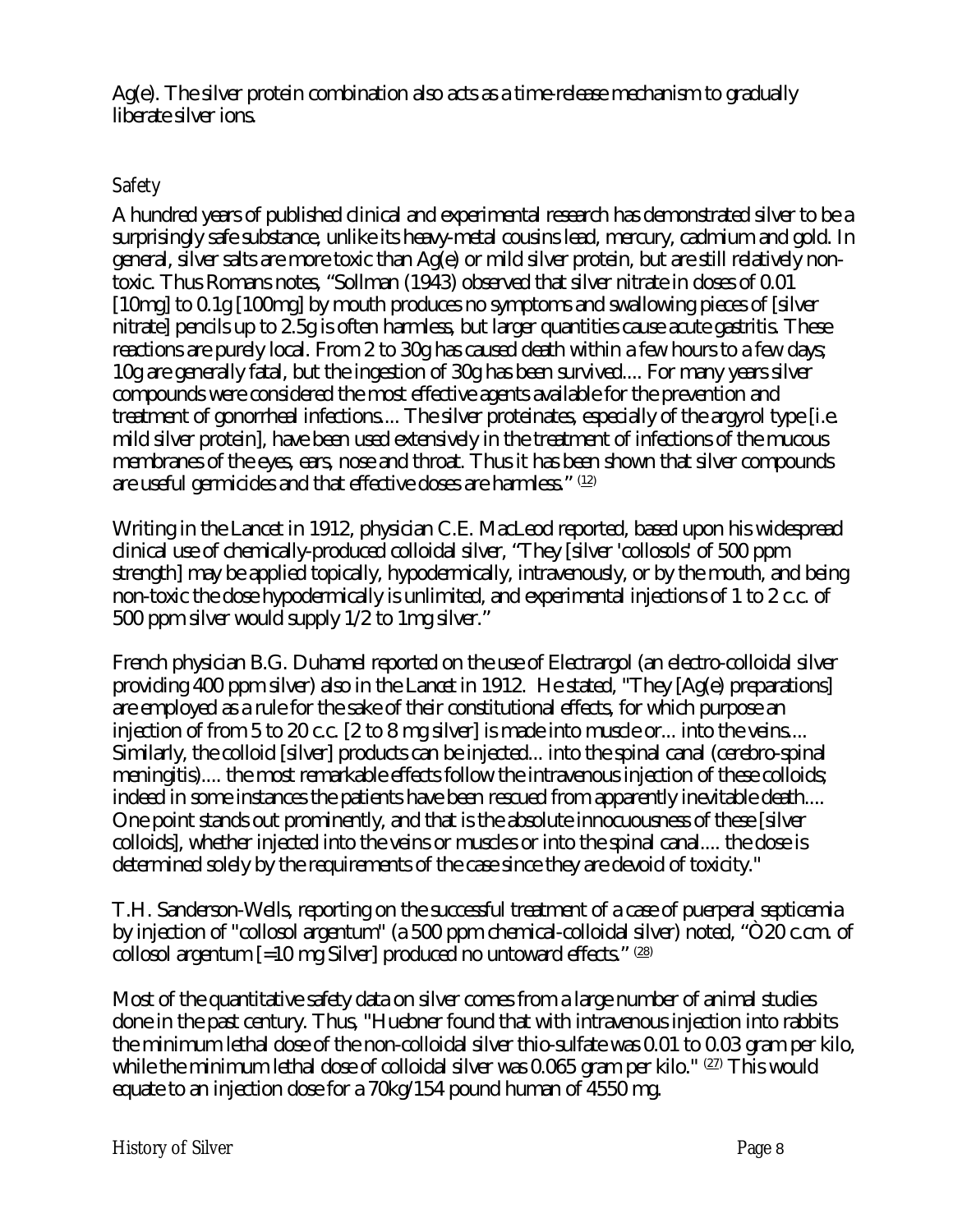M.S. Wysor tested high doses of silver sulfadiazine (30% silver) in mice every day for a month. He reported, "Doses of 1,050 mg/kg when administered by oral and subcutaneous routes were not toxic.... No deaths occurred within the two experimental groups ... during the 30-day test period.... At the end of the test period, all the animals were sacrificed and tissue sections sent to the Department of Pathology for analysis. Histological studies showed that there was no obvious pathology in any of the groups receiving silver sulfadizine for the test period. There was no weight loss in any of the groups and no evidence of behavioral changes. None of the animals exhibited diarrhea."  $^{\textrm{\tiny (12)}}$  A 1,050 mg/kg dose of silver sulfadiazine would translate into roughly 22 grams of elemental silver for a 70kg/154 pound person.

Hill and Pillsbury report results of many animal silver toxicity studies in their 1939 book on silver. For example, "Lentz has administered a saturated solution of a silver oxide containing 1.52 grams per liter intravenously in doses as large as 4 c.c. three times daily for a period of three weeks to various animals without producing any apparent toxic effects."  $^\mathrm{(7)}$  An equivalent dose for a 70kg human would provide 1190 mg silver daily.

"Gompel and Henri studied the effects of repeated injections of a dilute colloidal silver solution over long periods in guinea pigs and rabbits. Using a solution containing 250 ppm silver applied daily for two months they found that this caused no particular symptoms.<sup>(7)</sup> The silver content of the drug was 14.5%.... Hooper and Meyers found that silver arsphenamine did not produce any diffuse kidney lesions and that the... cells of the liver were in all cases well preserved. The majority of the rabbits showed a gradual increase in hemoglobin and red blood cells during the experiment, while the white cell count and the differential cell count remained within normal limits.

It is seen that in spite of the administration of silver arsphenamine in amounts far exceeding that employed clinically [in humans], no significant toxic effects were observed. $^\mathrm{\scriptscriptstyle{(2)}}$   $\,$  The total silver amounts used in this experiment would equate to a minimum of 2304 mg silver to a maximum of 23.98 grams silver for a 70kg human.

It is clear from the studies that silver is a reasonably non-toxic metal for humans especially when taken orally, and it is even fairly non-toxic even when injected, especially at the modest dosage level of 10 mg daily or less. Early 1900's silver injection medical protocols typically provided 1-10 mg silver daily, sometimes more.

# **Argyria**

Given the broad range of silver's efficacy against germs - even antibiotic-resistant ones - and it's relatively high degree of safety, one might wonder why silver isn't routinely used by every doctor and hospital in the world today.

Aside from the seemingly cynical reason that the medical-industrial complex would lose revenue (sickness pays, wellness doesn't, and a single pill of a modern 'high-tech' antibiotic typically sells for \$10-20), there is a more legitimate cosmetic reason for caution in silver use: the phenomenon known as argyria. When sufficiently large quantities of silver accumulate in the body, some of it accumulates just beneath the surface of the skin, which may lead to a permanent bluish-gray tinge to the skin.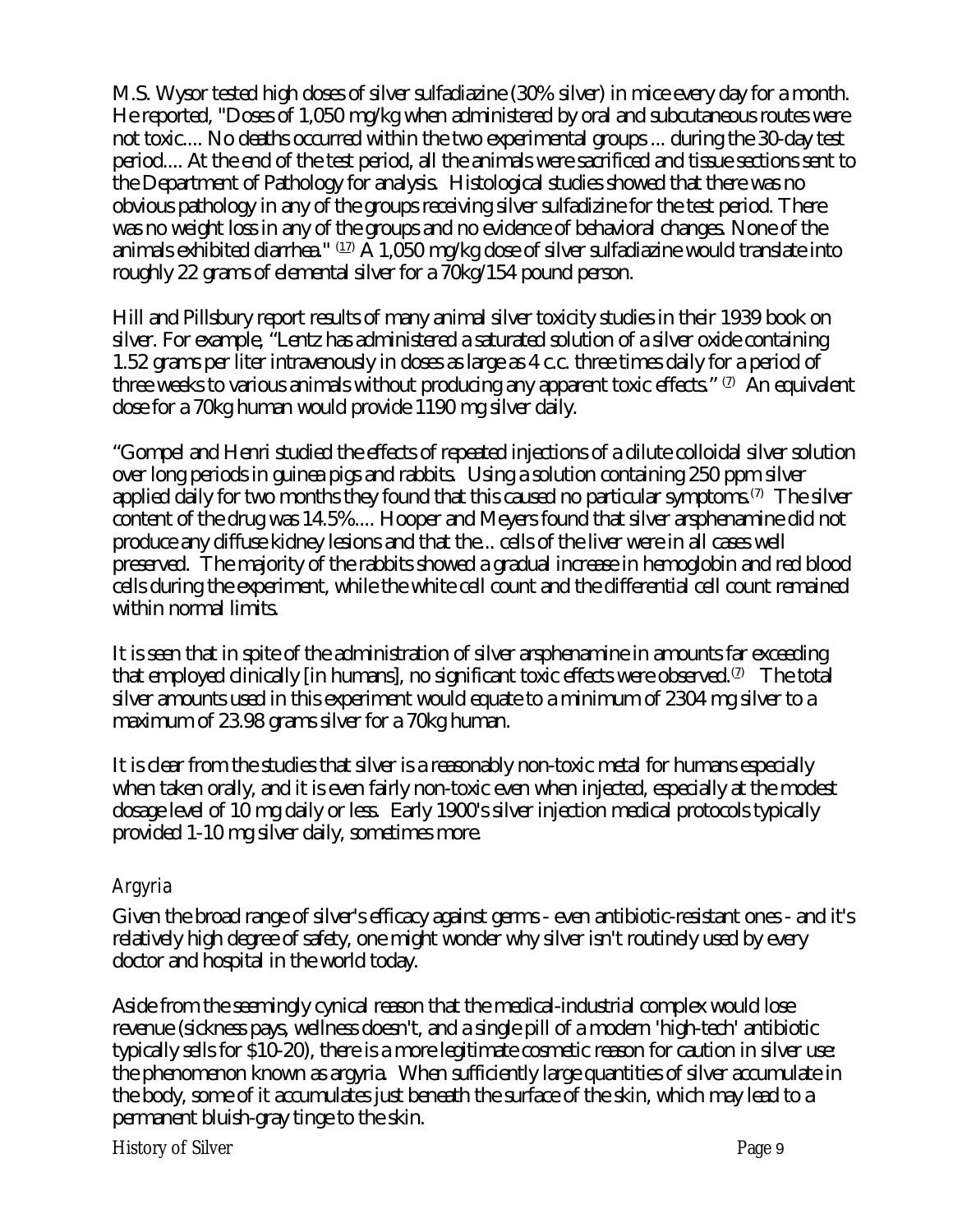As Hill and Pillsbury (both Md.'s) note in their massively researched (601 references) 1939 book *Argyria*, "A striking feature of argyria is the absence of any evidence that the deposits of silver produce any significant physiologic disturbance of the involved organs or tissue.... Aside from the pigment deposit, the gross and microscopic appearance of the involved tissues is normal. Argyria is, therefore, of significance only from the standpoint of cosmetic appearance." $(7)$ 

In their chapter on silver in the 1986 Handbook on the Toxicology of Metals, Fowler and Nordberg also remark that, "argyria... is bluish-gray discoloration of the skin.... Although not esthetic, this condition is considered harmless.... a total dose of 1-8 g Silver would be required to induce the condition in a long-term inhalation exposure situation. The dosage required to induce argyria by ingestion seems to be somewhat higher, i.e. between 1 and 30 g of soluble silver salts...."<sup>(29)</sup>

Hill and Pillsbury could only find 239 reported cases of argyria by 1939, in spite of silver's widespread medical and over-the-counter use in America and Europe during the previous 40 years. Only 16 cases occurred from less than one year's chronic use of silver; about half occurred with 3 years or less of chronic silver use; and about half of all cases involved chronic silver use ranging from 3 to 25 years. Where the published information (214 cases) provided data on the silver compound used, 55% (118) of the argyria cases were caused by silver nitrate; 13% (28) were caused by Argyrol, a mild silver protein; 9% (19) were caused by Silver arsphenamine; 6% (13) were caused by Collargol, a chemically produced colloidal silver, and various other products caused the remainder of reported argyria cases (7). In their summary Hill and Pillsbury report that a safe (with respect to argyria) total dose of the intravenous drug silver arsphenamine would be 6 grams (.9 grams silver ), while with silver nitrate "the danger of argyria is very slight if the total amount ingested by mouth is below six grams [3.8 grams silver]."<sup>(7)</sup>

To put this in perspective: if one assumes that electro-colloidal silver and mild silver protein are equally prone to cause argyria compared to silver nitrate (and they probably are actually less prone to promote argyria), then it would take 11.5 years of daily oral use of two tablespoons of 30 ppm silver to reach the 3.8 gram silver threshold. Thus the risk of developing argyria from occasional use of silver to treat specific infectious conditions must be considered virtually nonexistent.

## **Reducing the Risk**

The two simplest methods to reduce argyria risk are:

Do not use silver nitrate (AgNO3) internally - it's the best reported promoter of argyria.

Use of colloidal silver in moderation.

For example: limiting continuous day-to-day usage to no more that one or two tablespoons of less-than 10 ppm colloidal silver and alternating peak usage periods of one to two months of high usage with equal periods of no usage at all. It is important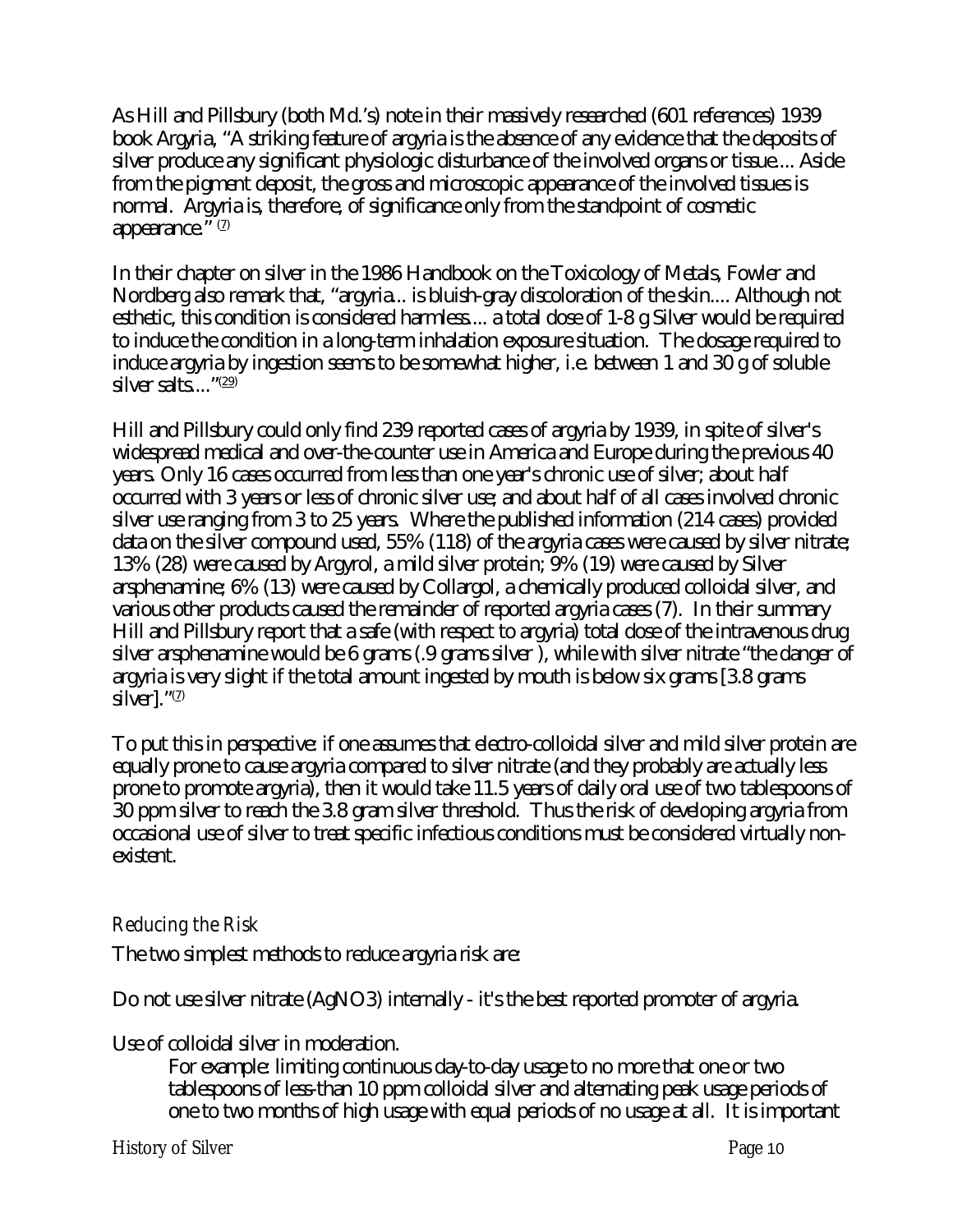to remember that everyone reacts differently, and accommodation must be made for individual characteristics; therefore, consulting a doctor concerning individual medical requirements should be considered.

The dietary supplements, vitamin E, selenium, and NAC (N-acetylcysteine) may also provide significant protection against silver accumulation and thus argyria. Fowler and Nordberg state that "Alexander and Aeseth (1981) reported that rats injected intravenously with silver nitrate excreted silver in the bile mainly bound to a low molecular-weight complex which appeared to be glutathione."⑵ Glutathione (GSH) is a tripeptide composed of glutamic acid, glycine and cysteine. Based on their study of the protective effect of NAC against various toxic agents, Dawson et al reported: "The protective effect [of NAC] in some cases is due to the free sulfhydryl group which N-acetylcysteine contains, and in other cases it is due to its role as a precursor for cysteine in [GSH] biosynthesis." (30)

Bergstrom and colleagues remarked that "...oral NAC in fact offers prompt availability of thiol groups needed for [GSH] biosynthesis in the hepatic cells where the need is highest."(31) Lorber et al stated that "Our in-vitro studies demonstrated that NAC effectively complexes gold, mercury and silver.... Our [clinical] findings suggest that NAC may be a promising and effective treatment of gold [and thus presumably Silver] intoxication.... The use of N-Acetyl cysteine may thus afford better detoxification for... heavy metal poisoning than other available agents in current use." $^{\textrm{\tiny{(32)}}}$  In order to avoid cancelling out the microbicidal effect of silver, it would probably be best to wait until a given course of silver treatment is complete, then begin taking 200-600 mg NAC two or three times daily with meals. This will enhance clearance of any residual silver from the body, thus reducing the risk of argyria.

## **Historical Uses and Dosage**

In the past colloidal silver has been useful in treating virtually any infectious condition; it had widespread usage in the treatment of literally hundreds of infectious conditions from 1900 to 1940. (3, 4, 5, 6, 7, 11, 12, 28)

Silver was dropped into the ear several times daily for ear infections. Silver was also snorted into the nostrils from a nasal squirt-bottle for sinus infections or to abort head-colds. A diluted silver solution (5-10 ppm) was dropped into the eyes to treat conjunctivitis or to soothe inflamed, itchy eyes. Silver was swabbed or rubbed (mixed with fresh-squeezed aloe vera gel) onto minor burns, cuts, scrapes, wounds, etc. to prompt healing and prevent heal/infection. Silver was massaged into gums several times daily for dental infections. Silver was useful for treating animal (farm or pet) infections as well; dose was scaled down or up (compared to human weight/dose) depending on the weight of the animal.

Silver has also been used as a water purifier since 1900 or so; since the 1930's, silver has been used to impregnate water filters to kill germs in the water or which might grow in the filter medium.  $\frac{(11, 12, 21)}{2}$  The consensus of water treatment experts has been that as little as 0.05 to 0.5 ppm is sufficient to kill most bacteria within several hours.(11, 12, 21) Protozoal parasites (Giardia, Entamoeba, Paramecia, etc.) may require higher levels - e.g. 5-30 ppm. (22) In germicidal applications to purify water of doubtful quality, add 1 to 3 teaspoons of 10-50 ppm silver to a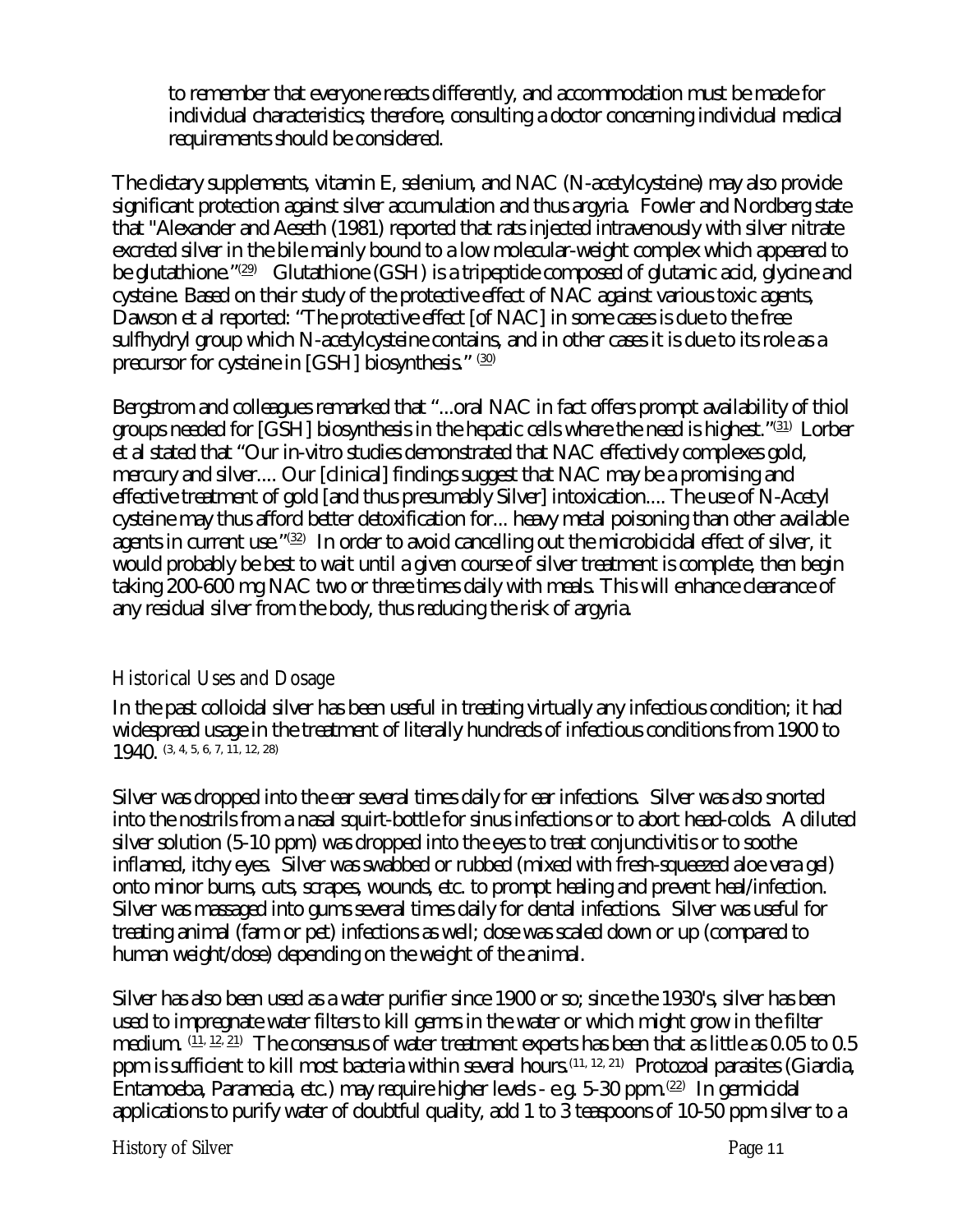pint of water; stir thoroughly and let stand for several hours. This is only a very general guideline - increase the silver dosage as required.

#### **Technical Note**

Most silver preparations express their silver content in parts-per-million (ppm).

1 ppm = 1 microgram (mcg) silver per cc = 5 mcg silver per teaspoon = 15 mcg silver per tablespoon.

30 ppm = 30 mcg silver per cc = 150 mcg silver per teaspoon = 450 mcg per tablespoon, etc.

#### **References**

0) FDA Regulation 21 CFR Part 310 Docket No. 96N-0144 Over-the-Counter Drug Products Containing Colloidal Silver Ingredients or Silver Salts

1) H. Bechhold, Colloids in Biology and Medicine, N.Y.: D. van Nostrand, 1919, pp. 364-76. 2) N.R. Thompson, Comprehensive Inorganic Chemistry, Vol. 5, ch.28, Elmsford, N.Y.: Pergamon Press, 1973.

3) B. Duhamel (1912) "Electric Metal Colloids and Their Therapeutical Applications" Lancet, Jan. 13.

4) A. Searle, The Use of Colloids in Health and Disease, London: Constable & Co., 1920, pp67-111.

5) A. Legge Roe (1915) "Collosol Argentum and its Opthalmis Uses" Br. Med. J., Jan.16, 104.

6) G. van Amber Brown (1916) "Colloidal Silver in Sepsis" Am. J. Obstetrics, Jan-June, 136- 141.

7) W. Hill & D. Pillsbury, Argyria - The Pharmacology of Silver, Baltimore: Williams & Wilkins, 1939.

8) S. Begley (1994) "The End of Antibiotics" Newsweek, Mar. 28, 46-51.

9) J. Fisher, The Plague Makers, N.Y.: Simon & Schuster, 1994.

10) D. Long & S. Spencer Jones, Bioterrorism: Secrets for Surviving the Coming Terrorist Germ Warfare Attacks on U.S. Cities, Barstow, CA: Life & Health Research Group, 1998. 11) N. Grier (1983) "Silver and Its Compounds" in Disinfection, Sterilization and Preservation, S. Block, ed., Philadelphia: Lea & Febiger, 380-428.

12) I. Romans (1954) "Silver Compounds" & "Oligodynamic Metals" in Antiseptics, Disinfectants, Fungicides and Chemical and Physical Sterilization, G. Reddish, ed., Philadelphia: Lea & Febiger, 380-428.

13) J. Powell (1978) "Our Mightiest Germ Fighter" Sci. Digest, Mar., 57-60.

14) H. Carr et al (1973) "Silver Sulfadiazine: In Vitro Antibacterial Activity" Antimicrob. Agents Chemother. 4, 585-87.

15) T.-W. Chang & L. Weinstein (1975) "Prevention of Herpes Keratoconjunctivitis in Rabbits by Silver Sulfadiazine" 8, 677-78.

16) T.-W. Chang & L. Weinstein (1975) "Inactivation of treponema Pallidum by Silver Sulfadiazine" 7, 538-39.